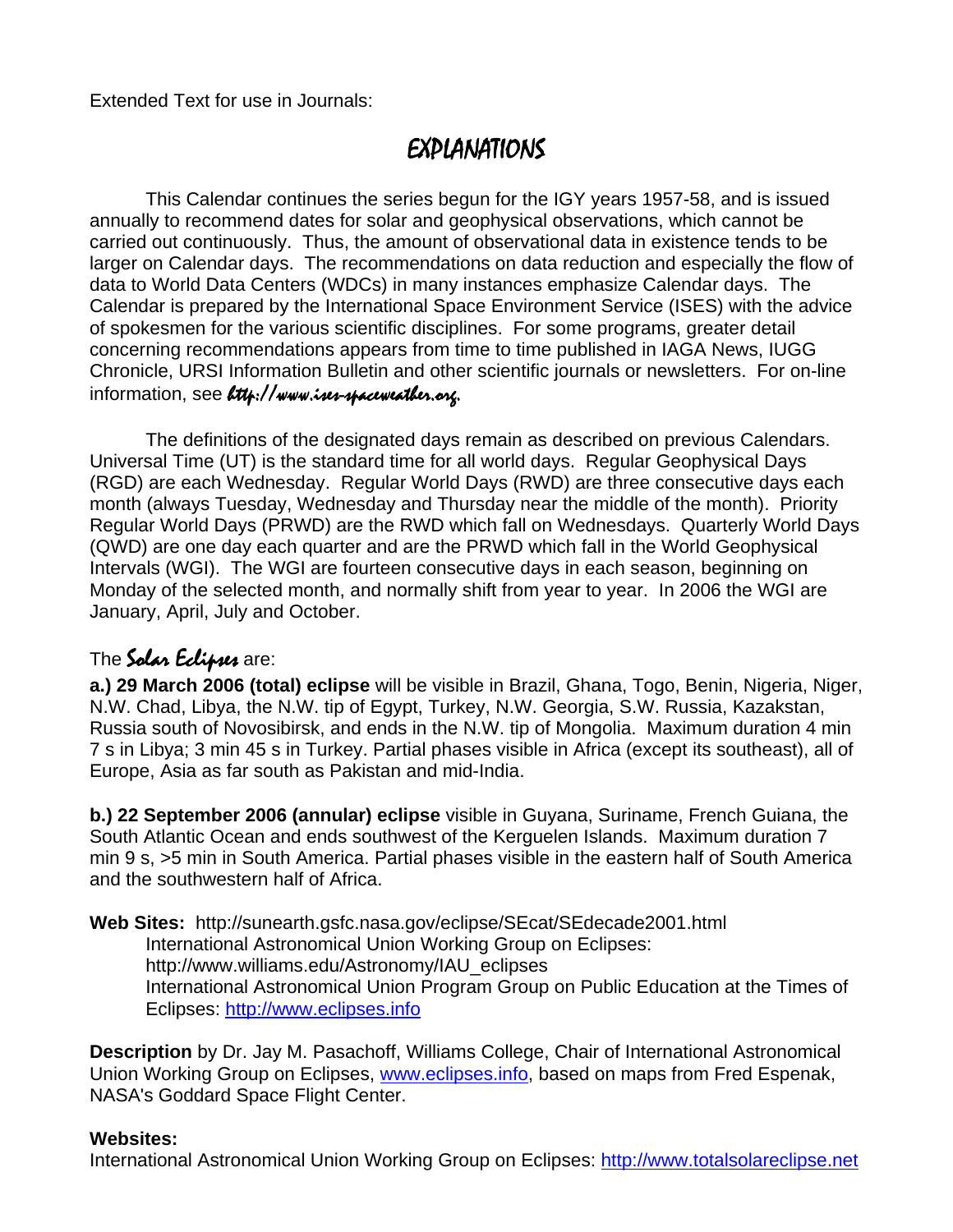International Astronomical Union Program Group on Public Information at the Times of Eclipses: http://www.eclipses.info Fred Espenak at NASA's GSFC: http://sunearth.gsfc.nasa.gov/eclipse

#### **References:**

o Fred Espenak, Fifty Year Canon of Solar Eclipses: 1986-2035, NASA Reference Publication 1178 Revised, July 1987. o Leon Golub and Jay M. Pasachoff, The Solar Corona, Cambridge University Press, 1998. http://www.williams.edu/Astronomy/corona o Jay M. Pasachoff and Alex Filippenko, The Cosmos: Astronomy in the New Millennium, Brooks/Cole Publishers, 2004. http://info.brookscole.com/pasachoff Brooks/Cole Publishing, 2002. http://www.williams.edu/Astronomy/jay o Leon Golub and Jay M. Pasachoff, Nearest Star: The Exciting Science of Our Sun, Harvard University Press, 2001. http://www.williams.edu/astronomy/neareststar o Jay M. Pasachoff, The Complete Idiot's Guide to the Sun, Alpha Books, 2003 http://www.williams.edu/astronomy/sun]

Meteon Showers (selected by R. Hawkes, Mount Allison Univ, Canada, rhawkes@mta.ca) include the most prominent regular showers. The dates (based on UT) for Northern Hemisphere meteor showers are: Jan 4 (Quadrantid); Apr 21-23 (Lyrid); May 4-5 (Eta-Aquarid); Jun 6-11 (Arietid, Zeta-Perseid); Jun 27-29 (Beta-Taurid); Aug 11-13 (Perseid); Oct 21-22 (Orionid); Dec 13-15 (Geminid); Dec 21-23, 2006 (Ursid). The dates for Southern Hemisphere meteor showers are: May 4-5 (Eta-Aquarid); Jun 6-11 (Arietid, Zeta-Perseid); Jun 27-29 (Beta-Taurid); Jul 27-Aug 2 (S. Delta-Aquarid, Alpha-Aurigid); Oct 21-22 (Orionid); and Dec 13-15, 2006 (Geminid).

The occurrence of unusual solar or geophysical conditions is announced or forecast by the ISES through various types of geophysical "Alext" (which are widely distributed by telegram and radio broadcast on a current schedule). Stratospheric warmings (STRATWARM) are also designated. The meteorological telecommunications network coordinated by WMO carries these worldwide Alerts once daily soon after 0400 UT. For definitions of Alerts see ISES "Synoptic Codes for Solar and Geophysical Data", March 1990 and its amendments (http://ises-spaceweather.org). Retrospective World Intervals are selected and announced by MONSEE and elsewhere to provide additional analyzed data for particular events studied in the ICSU Scientific Committee on Solar-Terrestrial Physics (SCOSTEP) programs.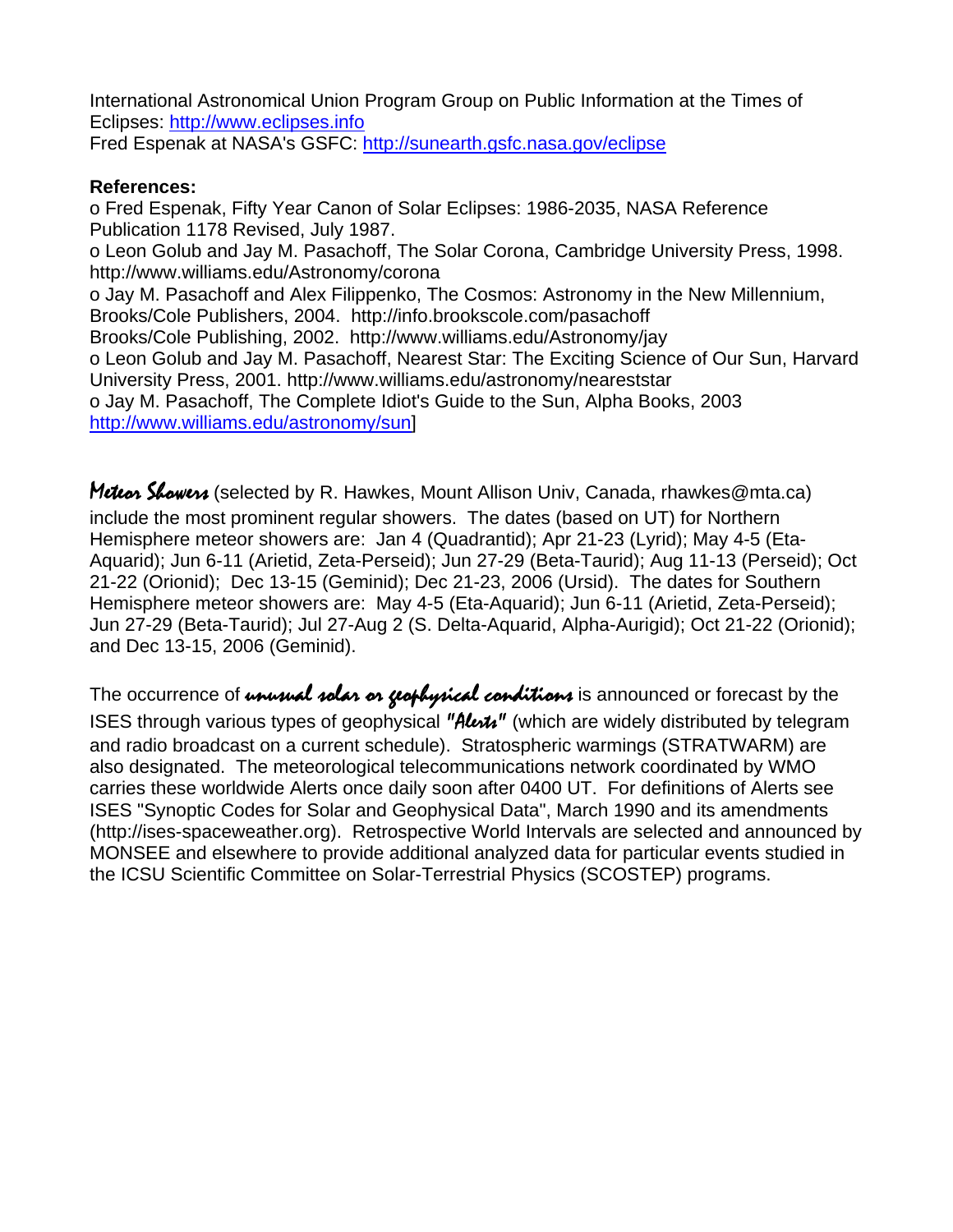## RECOMMENDED SCIENTIFIC PROGRAMS

## FINAL EDITION

(The following material was reviewed in 2005 by spokesmen of IAGA, WMO and URSI as suitable for coordinated geophysical programs in 2006.)

Airglow and Aurora Phenomena. Airglow and auroral observatories operate with their full capacity around the New Moon periods. However, for progress in understanding the mechanism of many phenomena, such as low latitude aurora, the coordinated use of all available techniques, optical and radio, from the ground and in space is required. Thus, for the airglow and aurora 7-day periods on the Calendar, ionosonde, incoherent scatter, special satellite or balloon observations, etc., are especially encouraged. Periods of approximately one weeks' duration centered on the New Moon are proposed for high resolution of ionospheric, auroral and magnetospheric observations at high latitudes during northern winter.

Atmospheric Electricity. Non-continuous measurements and data reduction for continuous measurements of atmospheric electric current density, field, conductivities, space charges, ion number densities, ionosphere potentials, condensation nuclei, etc.; both at ground as well as with radiosondes, aircraft, rockets; should be done with first priority on the RGD each Wednesday, beginning on 4 January 2006 at 0000 UT, 11 January at 0600 UT, 18 January at 1200 UT, 25 January at 1800 UT, etc. (beginning hour shifts six hours each week, but is always on Wednesday). Minimum program is at the same time on PRWD beginning with 18 January at 1200 UT. Data reduction for continuous measurements should be extended, if possible, to cover at least the full RGD including, in addition, at least 6 hours prior to indicated beginning time. Measurements prohibited by bad weather should be done 24 hours later. Results on sferics and ELF are wanted with first priority for the same hours, short-period measurements centered around the minutes 35-50 of the hours indicated. Priority Weeks are the weeks that contain a PRWD; minimum priority weeks are the ones with a QWD. The World Data Centre for Atmospheric Electricity, 7 Karbysheva, St. Petersburg 194018, USSR, is the collection point for data and information on measurements.

Gromagnetic Phenomena. It has always been a leading principle for geomagnetic observatories that operations should be as continuous as possible and the great majority of stations undertake the same program without regard to the Calendar.

Stations equipped for making magnetic observations, but which cannot carry out such observations and reductions on a continuous schedule are encouraged to carry out such work at least on RWD (and during times of MAGSTORM Alert).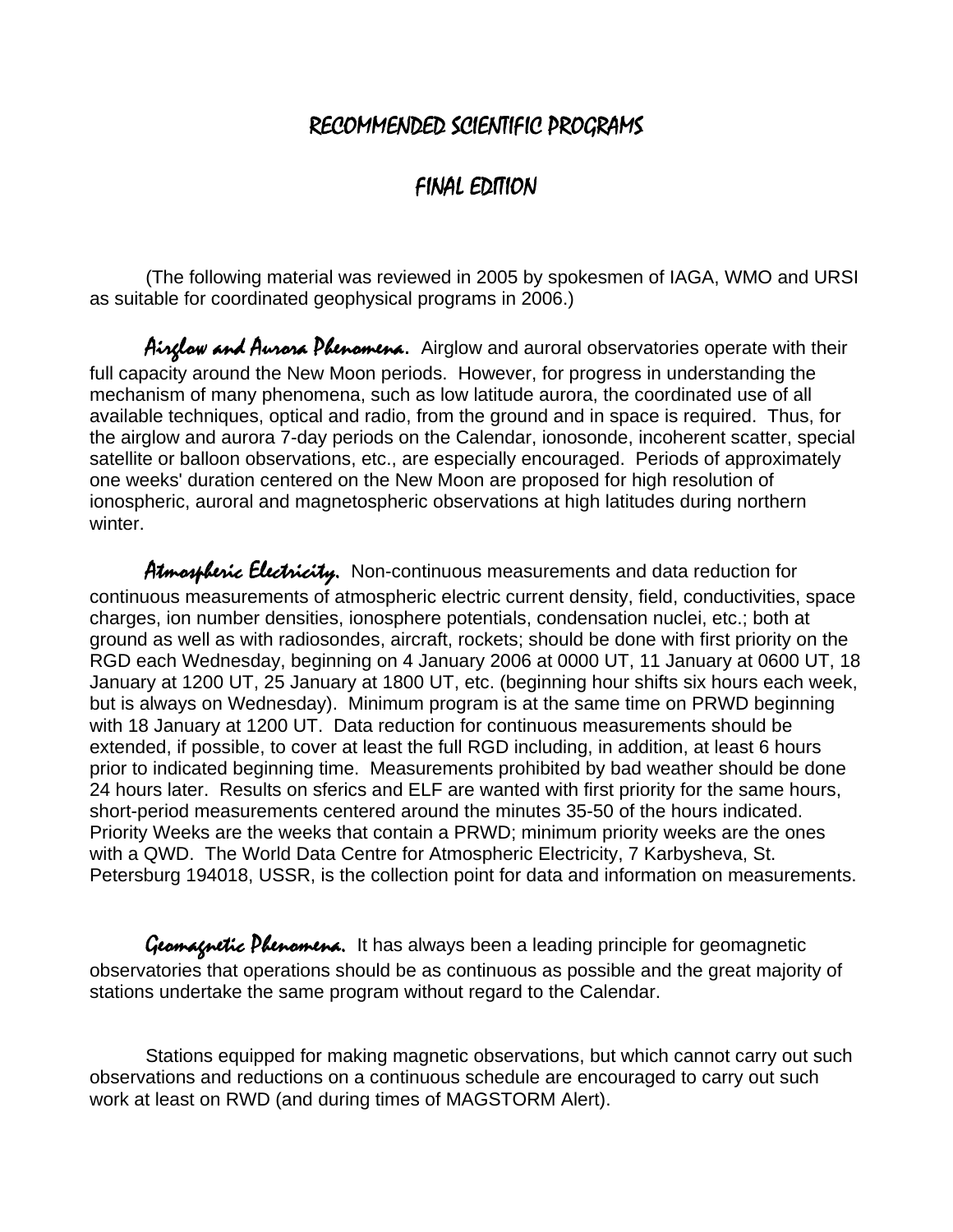Ionostheric Phenomena. Special attention is continuing on particular events that cannot be forecast in advance with reasonable certainty. These will be identified by Retrospective World Intervals. The importance of obtaining full observational coverage is therefore stressed even if it is possible to analyze the detailed data only for the chosen events. In the case of vertical incidence sounding, the need to obtain quarter-hourly ionograms at as many stations as possible is particularly stressed and takes priority over recommendation (a) below when both are not practical.

For the vertical incidence (VI) sounding program, the summary recommendations are: (a) All stations should make soundings on the hour and every quarter hour;

(b) On RWDs, ionogram soundings should be made at least every quarter hour and preferably every five minutes or more frequently, particularly at high latitudes;

(c) All stations are encouraged to make f-plots on RWDs; f-plots should be made for high latitude stations, and for so-called "representative" stations at lower latitudes for all days (i.e., including RWDs and WGIs) (Continuous records of ionospheric parameters are acceptable in place of f-plots at temperate and low latitude stations);

(d) Copies of all ionogram scaled parameters, in digital form if possible, be sent to WDCs; (e) Stations in the eclipse zone and its conjugate area should take continuous observations on solar eclipse days and special observations on adjacent days. See also recommendations under Airglow and Aurora Phenomena.

For the *incoletent scatter observation program*, every effort should be made to obtain measurements at least on the Incoherent Scatter Coordinated Observation Days, and intensive series should be attempted whenever possible in WGIs, on Dark Moon Geophysical Days (DMGD) or the Airglow and Aurora Periods. The need for collateral VI observations with not more than quarter-hourly spacing at least during all observation periods is stressed. Special programs include:

**CAWSES** – Climate and Weather of the Sun-Earth System, (S. Basu – sbasu@cawses.bu.edu);

**CEDAR** -- Coupling, Energetics & Dynamics of Atmospheric Regions (http://cedarweb.hao.ucar.edu/);

**C/NOFS** – Communications/Navigation Outage Forecasting System – to forecast ionospheric irregularities that adversely impact communication and navigation systems (O. delaBeaujardiere – Odile.delaBeaujardiere@hanscom.af.mil);

**CPEA** – Coupling Processes in the Equatorial Atmosphere, from troposphere through thermosphere and ionosphere, especially centered around Indonesian Equatorial Atmospheric Radar (EAR) (S. Fukao – fukao@kurasc.kyoto-u.ac.jp)

See http://people.ece.cornell.edu/URSI\_ISWG/CPEA-panf2.pdf;

**CVS** – Convection Variability – Ionospheric Convection and Variability Studies (Shun-Rong Zhang – shunrong@haystack.mit.edu)

**GEM** – Geospace Environment Modeling (http://www-ssc.igpp.ucla.edu/gem/);

**GPS-Radar** – Global Plasma Structuring-Radar Experiment): Thermal plasma coupling between low, mid, and high latitudes (J. Foster – jcf@haystack.mit.edu);

**LTCS** -- Lower Thermosphere Coupling Study – tidal structures in winds and temperatures during declining phase of solar activity (L. Goncharenko – lpg@haystack.mit.edu);

**Meteoric Ions** – Global observations of ionization created by the Perseids and Leonids (I. Haggstrom – ingemar@eiscat.se);

**M-I Coupling** – Magnetosphere-Ionosphere Coupling: Storm and Substorm Effects on Middle- and Low Latitude Ionosphere (C. Huang – cshuang@haystack.mit.edu);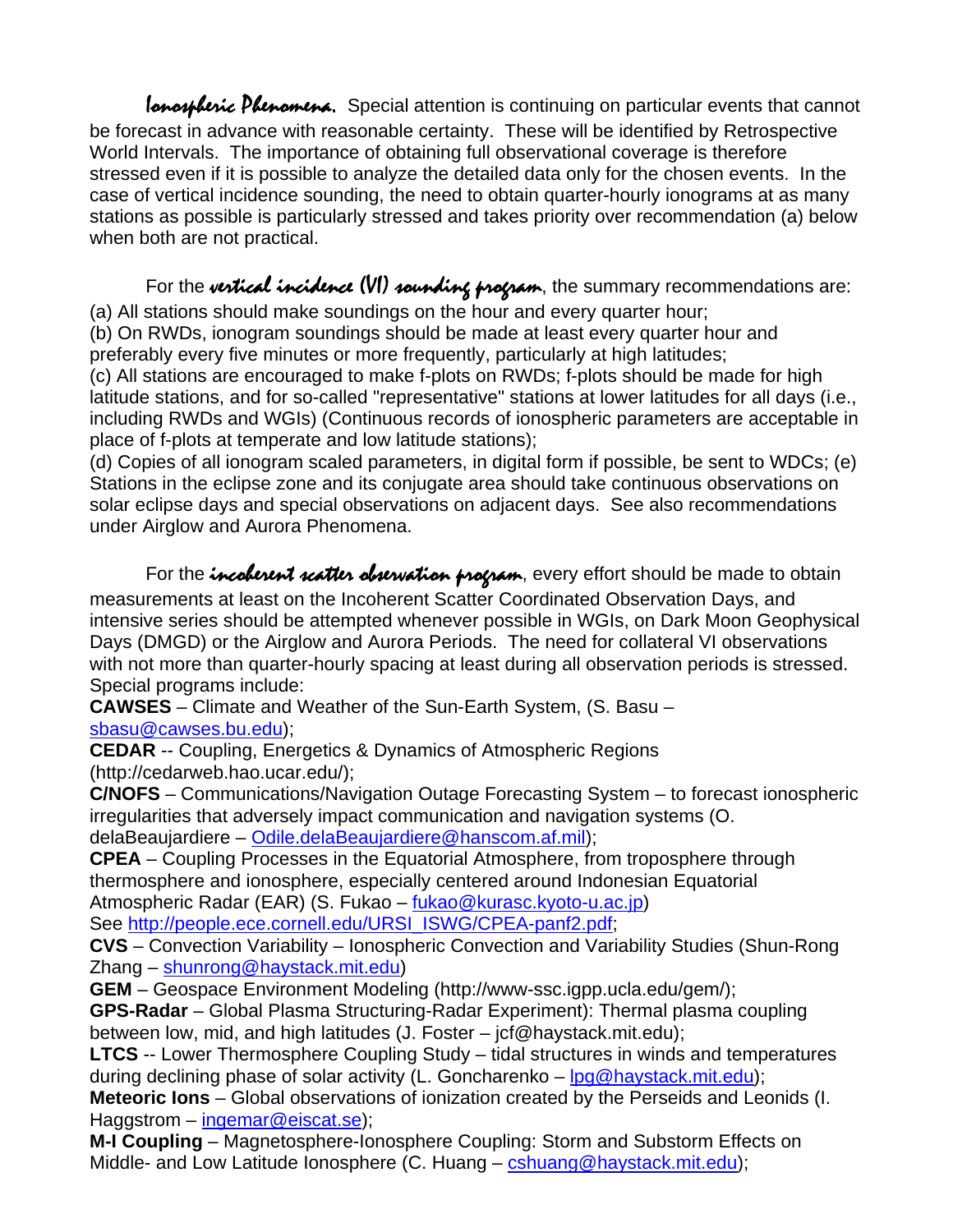**MST** – Studies of the Mesosphere, Stratosphere, and Troposphere -- Coordinated D- and Eregion campaigns focusing on lower altitudes, with JRO in high resolution MST mode – gravity wave momentum fluxes (G. Lehmacher – glehmac@clemson.edu);

**Synoptic** – Wide coverage of the F-region, augmented with topside or E-region measurements – broad latitudinal coverage (W. Swartz – wes@ece.cornell.edu).

**World Month** – Month-long observations for model validation and studies of long period waves (W. Swartz – wes@ece.cornell.edu)

Special programs: Dr. Wesley E. Swartz, 316 Rhodes Hall, School of Electrical and Computer Engineering, Cornell University, Ithaca, NY 14853 USA. Tel. 607-255-7120; Fax 607-255- 6236; e-mail: wes@ece.cornell.edu; URSI Working Group G.5. See http://people.ece.cornell.edu/wes/URSI\_ISWG/2006WDschedule.htm for complete definitions.

For the ionospheric drift or wind measurement by the various radio techniques, observations are recommended to be concentrated on the weeks including RWDs.

For traveling ionosphere disturbances, propose special periods for coordinated measurements of gravity waves induced by magnetospheric activity, probably on selected PRWD and RWD.

For the ionospheric absorption program half-hourly observations are made at least on all RWDs and half-hourly tabulations sent to WDCs. Observations should be continuous on solar eclipse days for stations in eclipse zone and in its conjugate area. Special efforts should be made to obtain daily absorption measurements at temperate latitude stations during the period of Absorption Winter Anomaly, particularly on days of abnormally high or abnormally low absorption (approximately October-March, Northern Hemisphere; April-September, Southern Hemisphere).

For back-scatter and forward scatter programs, observations should be made and analyzed at least on all RWDs.

For synoptic observations of mesospheric (D region) electron densities, several groups have agreed on using the RGD for the hours around noon.

For ELF noise measurements involving the earth-ionosphere cavity resonances any special effort should be concentrated during the WGIs.

It is recommended that more intensive observations in all programs be considered on days of unusual meteor activity.

Meteorology. Particular efforts should be made to carry out an intensified program on the RGD -- each Wednesday, UT. A desirable goal would be the scheduling of meteorological rocketsondes, ozone sondes and radiometer sondes on these days, together with maximum-altitude rawinsonde ascents at both 0000 and 1200 UT.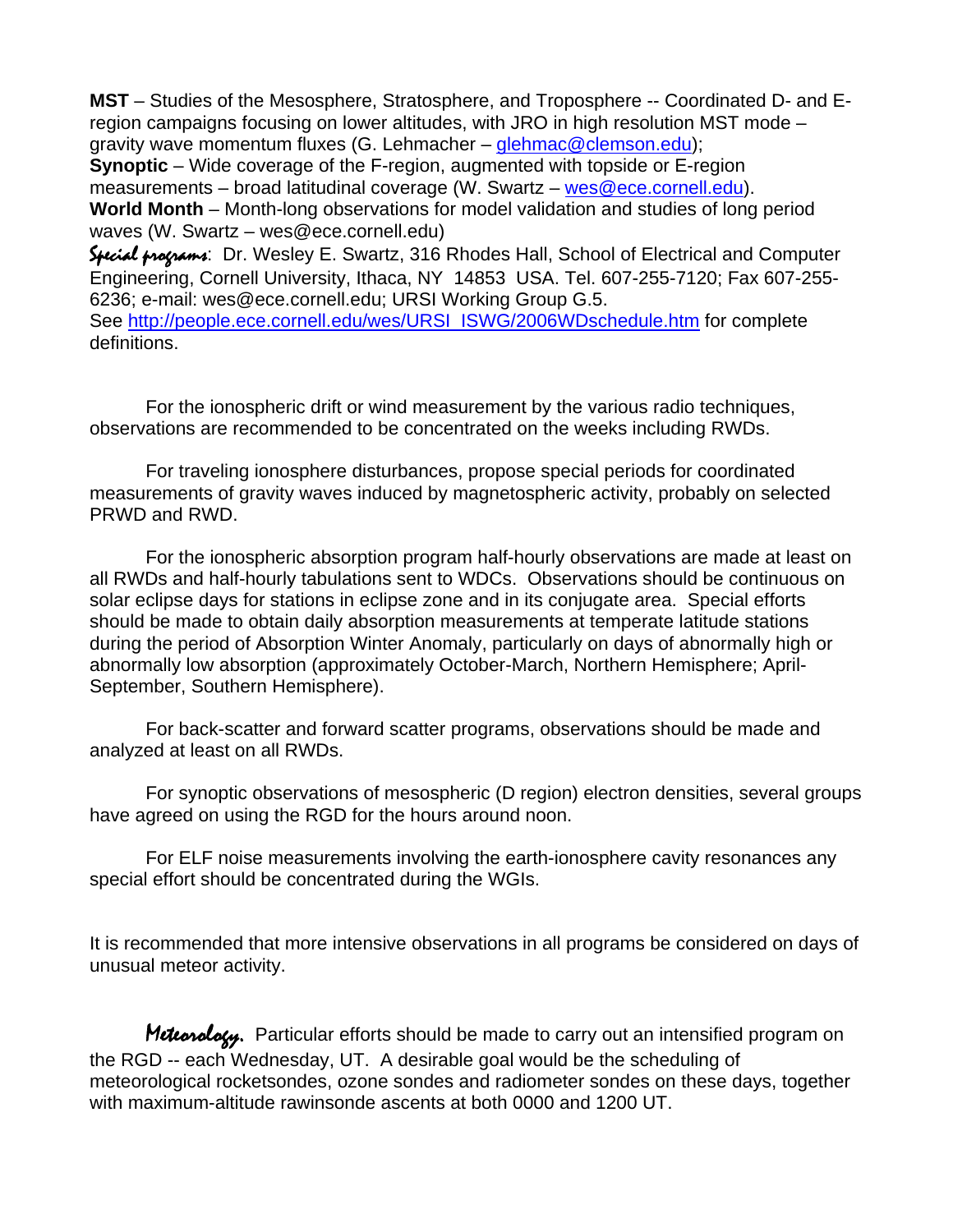During WGI and STRATWARM Alext Intervals, intensified programs are also desirable, preferably by the implementation of RGD-type programs (see above) on Mondays and Fridays, as well as on Wednesdays.

Global Atmosphere Watch (GAW). The World Meteorological Organizations (WMO) GAW integrates many monitoring and research activities involving measurement of atmospheric composition. Serves as an early warning system to detect further changes in atmospheric concentrations of greenhouse gases, changes in the ozone layer and in the long range transport of pollutants, including acidity and toxicity of rain as well as of atmospheric burden of aerosols (dirt and dust particles). Contact WMO, 7 bis avenue de la Paix, P.O. Box 2300, 1211 Geneva, Switzerland.

Solar Phenomena. Observatories making specialized studies of solar phenomena, particularly using new or complex techniques, such that continuous observation or reporting is impractical, are requested to make special efforts to provide to WDCs data for solar eclipse days, RWDs and during PROTON/FLARE ALERTS. The attention of those recording solar noise spectra, solar magnetic fields and doing specialized optical studies is particularly drawn to this recommendation.

CAWSES (Climate and Weather of the Sun-Earth System). Program within the SCOSTEP (Scientific Committee on Solar-Terrestrial Physics): 2004-2008. Its focus is to mobilize the community to fully utilize past, present, and future data; and to produce improvements in space weather forecasting, the design of space- and Earth-based technological systems, and understanding the role of solar-terrestrial influences on Global Change. Contact is Su. Basu (sbasu@bu.edu), Chair of CAWSES Science Steering Group. Program "theme" areas are: Solar Influence on Climate – M. Lockwood and L. Gray (UK); Space Weather: Science and Applications – J. Kozyra (USA) and K. Shibata (Japan); Atmospheric Coupling Processes – F. Luebken (Germany) and J. Alexander (USA); Space Climatology – C. Frolich (Switzerland) and J. Sojka (USA); and Capacity Building and Education, M.A. Geller (USA). See http://www.bu.edu/cawses/.

Space Research, Interplanetary Phenomena, Cosmic Rays, Aeronomy. Experimenters should take into account that observational effort in other disciplines tends to be intensified on the days marked on the Calendar, and schedule balloon and rocket experiments accordingly if there are no other geophysical reasons for choice. In particular it is desirable to make rocket measurements of ionospheric characteristics on the same day at as many locations as possible; where feasible, experimenters should endeavor to launch rockets to monitor at least normal conditions on the Quarterly World Days (QWD) or on RWDs, since these are also days when there will be maximum support from ground observations. Also, special efforts should be made to assure recording of telemetry on QWD and Airglow and Aurora Periods of experiments on satellites and of experiments on spacecraft in orbit around the Sun.